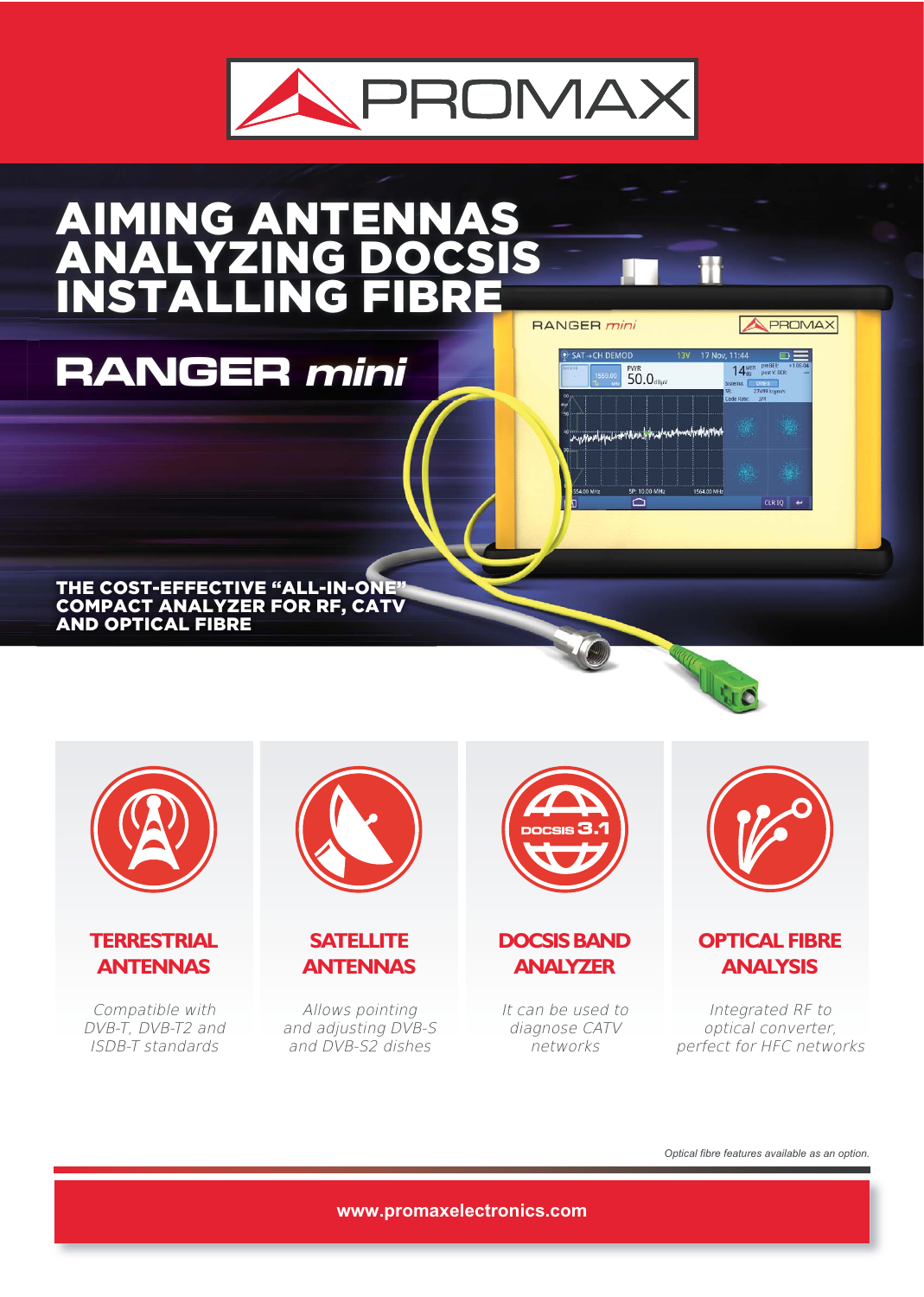

## INSTALLING TV AERIALS AND SATELLITE DISHES

SPECTRUM ANALYSIS WITH DIGITAL TV SIGNAL QUALITY **METER** 

The ultra compact **RANGER** *mini* field strength meter and its spectrum analyzer allow tapping a TV channel in its touch screen to get access to its quality measurements. It's that simple.

The **RANGER** *mini* is a small, handy and extremely lightweight device. Its rugged design is impact-resistant and protects the device from adverse conditions during its use in the field.





The instrument can feed 13 V, 18 V and send the 22 kHz tone.



It can be used at almost any location in the world.



Automatic measurements to analyze the performance of extensive networks.

 $27<sub>dB</sub><sup>MER</sup>$ 

preBER: 4.3E-04<br>post V. BER: <1.0E-07

#### Quality measurements

Ensure the proper reception of the television services. Power, MER, preBER and postBER in a single screen together with the constellation diagram to evaluate the television reception quality at a glance.

# **FFT Mod**  $76.3<sub>d</sub>$

 $76.3$ 

#### Point ant tap

The touch screen interface allows tuning a channel in the band just by pressing on. It is the most intuitive way of using the spectrum analyzer.

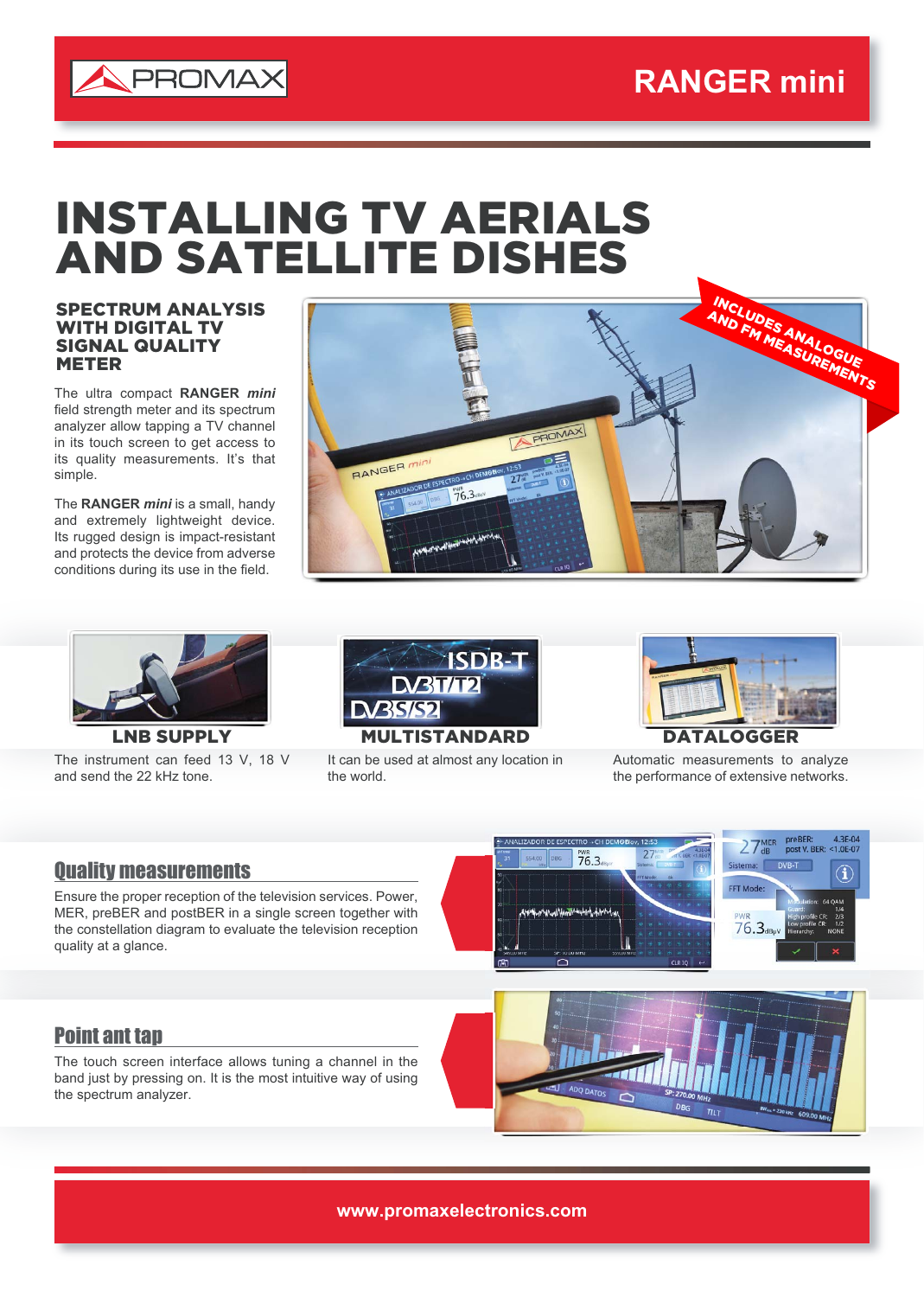

## HFC NETWORKS DEPLOYMENT AND MAINTENANCE

#### DOCSIS BAND COMPATIBLE. QAM AND ANALOG MEASUREMENTS

The ultra compact **RANGER** *mini* meter is compatible with the latest DOCSIS technologies such as DBG (DOCSIS Bonding Group). Its spectrum analyzer allows a clear identification of the SC-QAM, DOCSIS 3.0 and DOCSIS 3.1 carriers.

This makes even more versatile the **RANGER** *mini* , the most compact and cost-effective meter available today.



## OPTICAL FIBRE MEASUREMENTS FOR HYBRD HFC NETWORKS

#### OPTIONAL OPTICAL TO RF INTERNAL **CONVERTER**

Using fiber is a growing trend in HFC networks today. The **RANGER** *mini* can include optionally an optical measurements input to allow the field technicians not only performing optical power measurements, but also all the RF measurements related to RFoG thanks to the optical-to-RF internal converter.



**www.promaxelectronics.com**